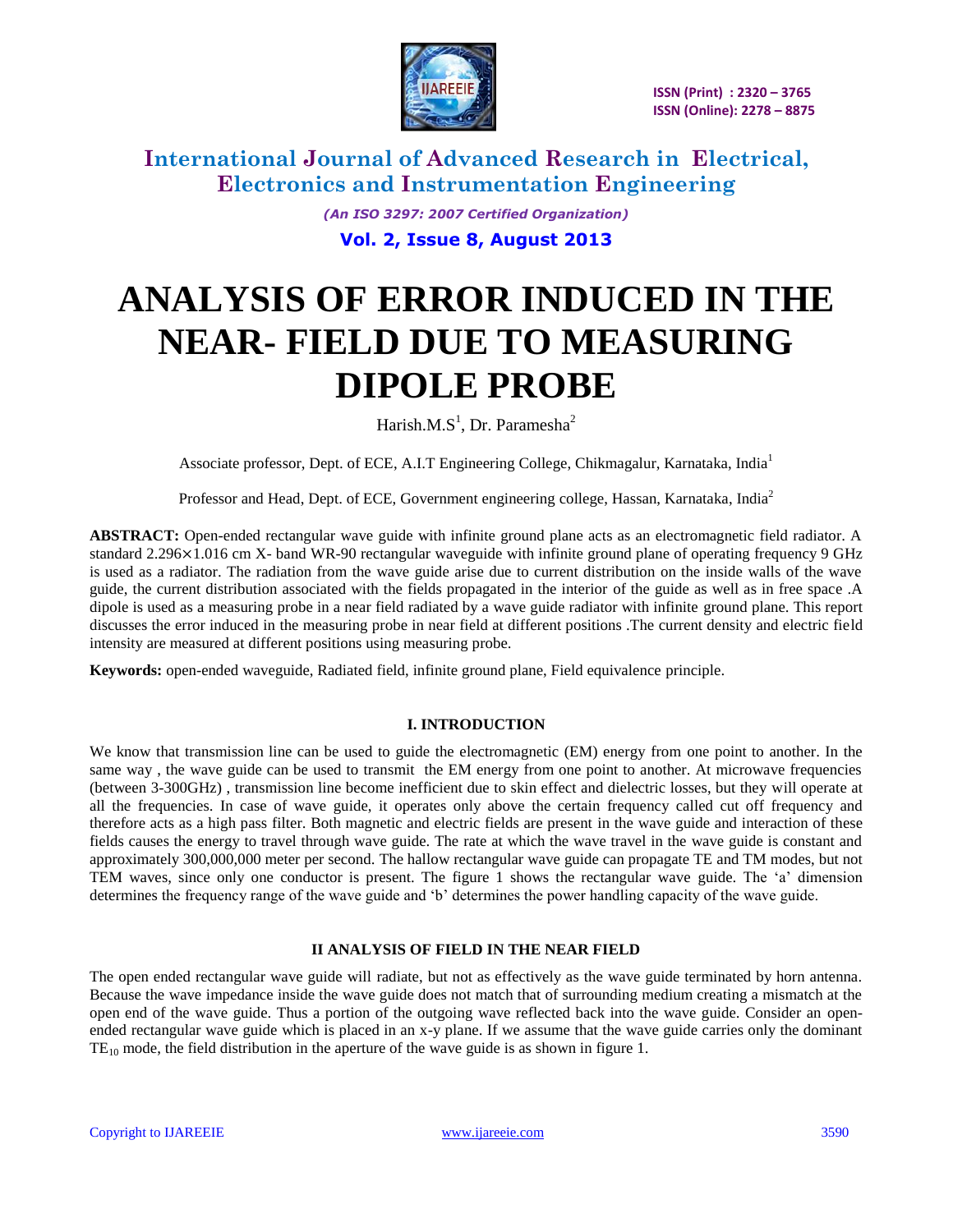

*(An ISO 3297: 2007 Certified Organization)* **Vol. 2, Issue 8, August 2013**





The radiation characteristic of wire antenna can be determined, once the current distribution on the wire antenna is known. For many radiator configurations such as slots, wave guide, horns etc, the current distribution is not known exactly and only experimental measurements can provide a reasonable approximation to it.



Fig. 2 open-ended wave guide radiator in an infinite ground plane

The radiation fields for these configurations determined from the knowledge of the fields over the aperture of these devices. The aperture fields become the source of the radiated fields at larger distances. This is from the Huygens-Fresnel principle, by which actual source, such as an antenna and radiating waveguide (transmitter), is replaced by equivalent source. The fictitious source are said to be equivalent within a region because they produce the same field within that region. This is also called as field equivalence principle [2]. The open-ended waveguide terminated by an infinite ground plane as shown in figure 2. The ground plane is flat horizontal conducting surface that serves as a part of the wave guide to reflect the EM wave from the other source.

The radiated field from the aperture of the wave guide as shown in figure 3. Let **ds** be the small elemental surface of the aperture. Let  $\mathbf{E}_s$  and  $\mathbf{H}_s$  be the tangential electric field and magnetic field over the aperture respectively with surface S at z"=0 plane. These fields are assumed to be known and are produced by source fed by the wave guide. The radiated field at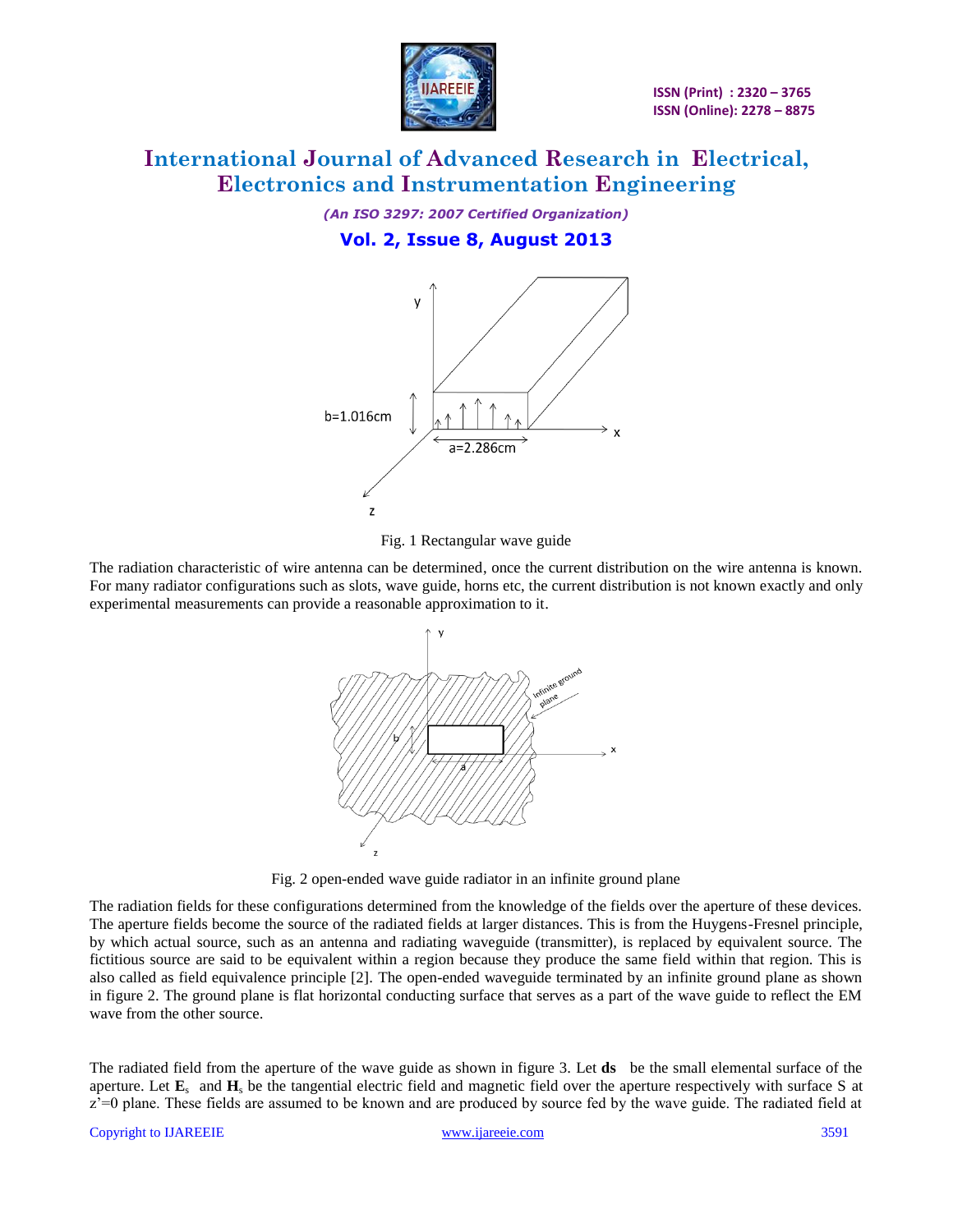

*(An ISO 3297: 2007 Certified Organization)*

## **Vol. 2, Issue 8, August 2013**

any point in free space can be computed with the help of field equivalence principle. In figure 3, if a tangential electric field  $\mathbf{E}_s$  is at the aperture, the equivalent magnetic current in the aperture  $\mathbf{M}_s$  can be expressed as

 $Ms=E_s\times\hat{u}_z$  (1)

Where  $\hat{\mathbf{u}}_z$  is the unit vector perpendicular to the plane containing the aperture S (in this case x-y plane). This magnetic current exists only at the aperture, since it is surrounded by an infinite ground plane, which is assumed to be perfectly conducting.



Fig. 3 Radiated field from an aperture, the aperture is at the  $z=0$  plane

The boundary conditions at a perfect electric conductor where the ground plane is assumed to be are vanishing tangential component of electric field **E**. An element of source, plus an image element of source, radiating into free space, produce zero tangential component of **E** over the plane bisecting the line joining the two elements [5]. While evaluating the magnetic field **H,** therefore, we have to consider the magnetic field due to both the magnetic current at the aperture **M**s and its image **M**i**.** The total magnetic field **H** is therefore, given rise to by total magnetic current **M** which is a sum of **M**<sup>s</sup> and **M**<sup>i</sup> **[**2].

$$
M=M_s+M_i=2M_s
$$
  
=2E<sub>s</sub>× $\hat{u}_z$  (2)

The electric vector potential **F** at any point in space is given by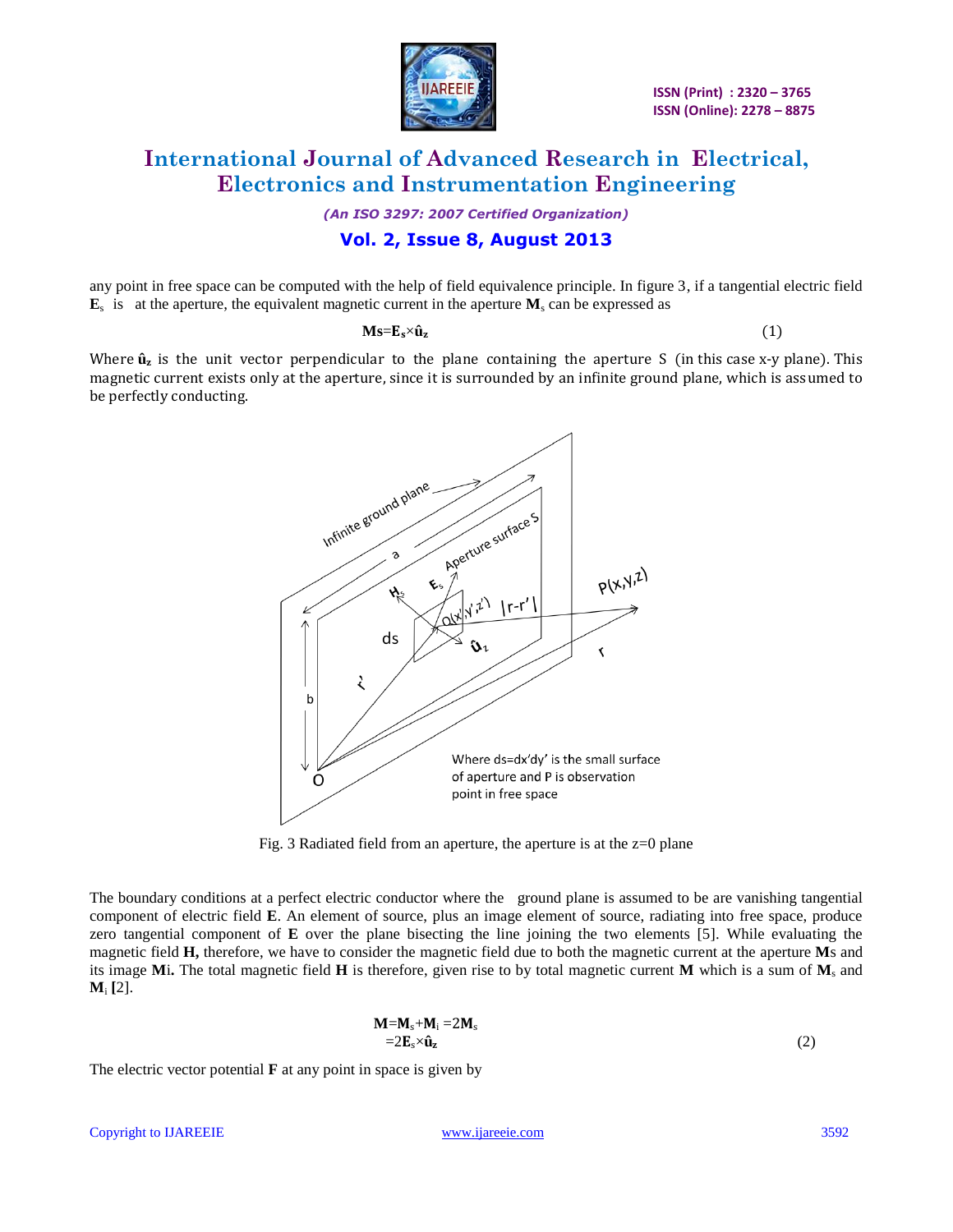

*(An ISO 3297: 2007 Certified Organization)* **Vol. 2, Issue 8, August 2013**

$$
\mathbf{F} = \iint_{\text{Aperture}} \frac{\mathbf{M} e^{-j|\mathbf{r} - \mathbf{r}'|}}{4\pi |\mathbf{r} - \mathbf{r}'|} \mathbf{ds}
$$
(3)

Where  $\mathbf{r} = x\hat{\mathbf{u}}_x + y\hat{\mathbf{u}}_y + z\hat{\mathbf{u}}_x$ ,  $\mathbf{r}' = x'\hat{\mathbf{u}}_x + y'\hat{\mathbf{u}}_y + z'\hat{\mathbf{u}}_z$  and  $\mathbf{ds} = dx'\mathbf{dy}'\hat{\mathbf{u}}_z$ 

The electric field at any point in space is given by

$$
\mathbf{E} = -\nabla \times \mathbf{F} \tag{4}
$$

The magnetic field at any point in space is given by

$$
\mathbf{H} = -\frac{1}{j\omega\mu} \nabla \times \mathbf{E} = \frac{1}{j\omega\mu} \nabla \times \nabla \times \mathbf{F}
$$
 (5)

Where k is free space wave number (vector wave number), it is also called as propagation factor [1], and  $\eta$  is the intrinsic impedance of free space defined as

$$
\eta = \sqrt{\frac{\mu_0}{\epsilon_0}}\tag{6}
$$

And  $\mu_0$  is the permeability of free space and  $\epsilon_0$  is the permittivity of free space. Furtherk<sub>x</sub>, k<sub>y</sub> and k<sub>z</sub> satisfies the separation equation, $k_x^2 + k_y^2 + k_z^2 = k$  where $k_x, k_y$  and  $k_z$  are the separation constant. In rectangular wave guide with dimension a× b, with Eigen value or characteristic values for separation parameter  $k_x$  and  $k_y$  are obtained by imposing the boundary conditions[3][4].

$$
k_x = \frac{m\pi}{a}
$$
 and  $k_y = \frac{n\pi}{a}$  m,n=1,2,3........ (7)

Substituting the expression for **F** in equation 5, we obtain

$$
\mathbf{H} = \frac{1}{j\omega\mu} \nabla \times \nabla \times \iint_{\text{Aperture}} \frac{\mathbf{M} \mathbf{e}^{-j|\mathbf{r} - \mathbf{r}'|}}{4\pi |\mathbf{r} - \mathbf{r}'|} \text{ d} \mathbf{s}
$$
(8)

In the following Green's identity [5]

$$
\frac{e^{-jkr}}{4\pi r} = \int_{-\infty}^{\infty} \int_{-\infty}^{\infty} \frac{e^{j(k_x x + k_y y - k_z z)}}{4\pi^2 2j \ k_z} d k_x dk_y \tag{9}
$$

Therefore

$$
\frac{e^{-jkr}}{r} = \int_{-\infty}^{\infty} \int_{-\infty}^{\infty} \frac{e^{j(k_x x + k_y y - k_z z)}}{2\pi j k_z} d k_x dk_y
$$
 (10)

Put  $r=|r-r'|$  in the above expression, then

$$
\frac{e^{-jk|r-r'|}}{|r-r'|} = \int_{-\infty}^{\infty} \int_{-\infty}^{\infty} \frac{e^{j(k_x(x-x')+ky(y-y')-k_z(z-z'))}}{2\pi j k_z} \, \mathrm{d}k_x \, \mathrm{d}k_y \tag{11}
$$

Copyright to IJAREEIE [www.ijareeie.com](http://www.ijareeie.com/) 3593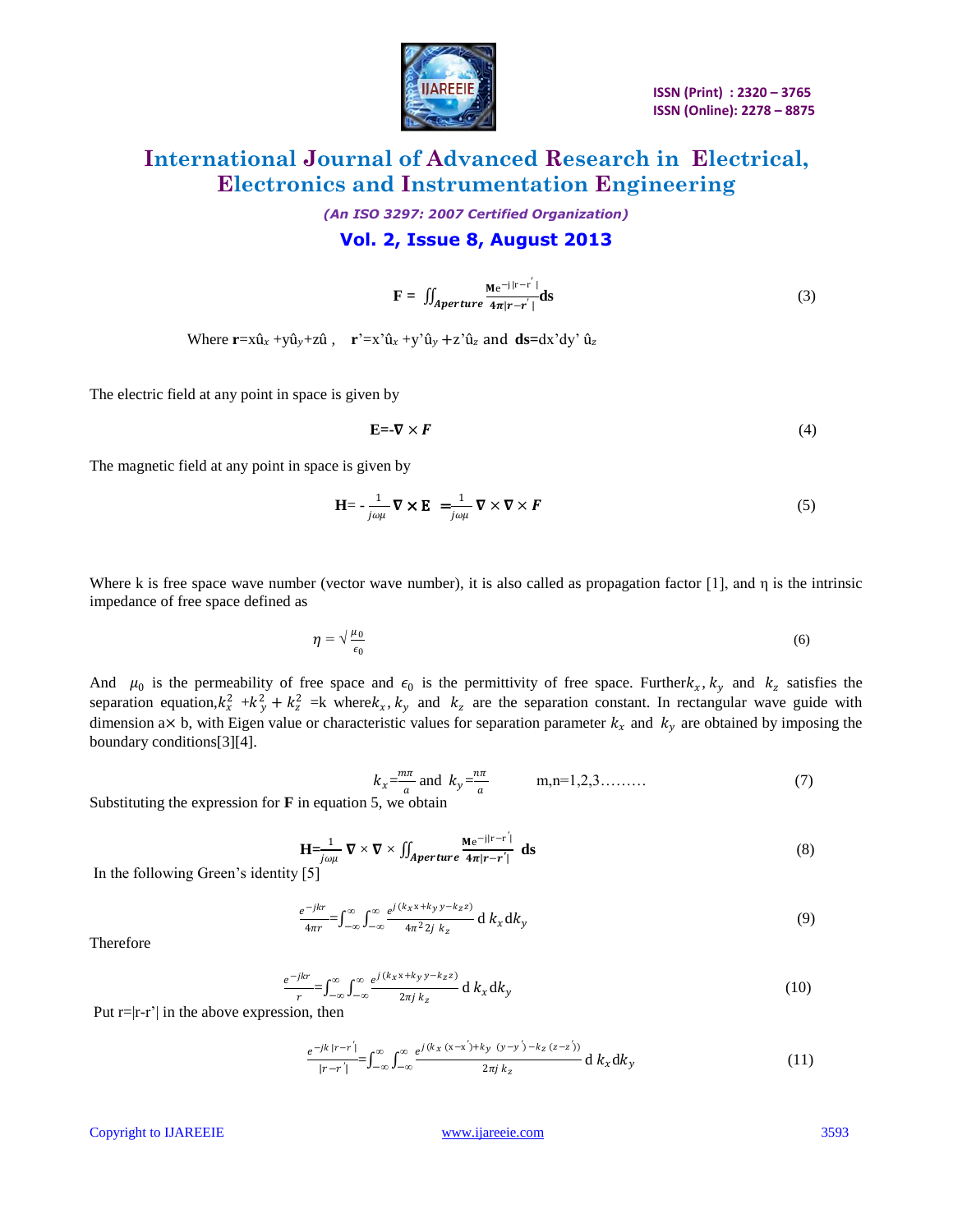

*(An ISO 3297: 2007 Certified Organization)*

## **Vol. 2, Issue 8, August 2013**

In this expression x', y' and z' refers to point on the source (aperture) and x, y and z refers to any point of observation in free space where the radiated field is to be determined. In this present problem, the source magnetic current is on  $z=0$ . To enforce the boundary condition at the plane of the aperture, we are interested to determine the radiated magnetic field at the z=0 plane. Substituting equation 11in equation 8 and simplifying,

$$
\mathbf{H} = -\frac{1}{2\pi k\eta} \mathbf{\nabla} \times \mathbf{\nabla} \times \int_{-\infty}^{\infty} \int_{-\infty}^{\infty} \frac{1}{2\pi} \iint_{\text{Aperture}} \mathbf{E}_{\text{s}} e^{-j(k_x x' + k_y y')} \, \text{d}x' \text{d}y' \times \frac{\hat{\mathbf{u}}_z}{k_z} e^{j(k_x x + k_y y)} \, \text{d}k_x \text{d}k_y \tag{12}
$$

Since the  $\mathbf{E}_s$  is zero everywhere on the ground plane except at the aperture, the inner integral in 12 can be written as

$$
\frac{1}{2\pi} \iint_{aperture} \boldsymbol{E}_s e^{-j(k_x x + k_y y)} d k_x dk_y = \boldsymbol{\epsilon}_s (k_x, k_y, k_z)
$$
 (13)

It is apparent from the equation (13) that the inner integral of 12 is the Fourier transform of  $\epsilon_{\rm s}$  of the aperture electric field  $\mathbf{E}_s$ . Carrying out the necessary substitution in equation 12, we get

$$
\mathbf{H} = -\frac{1}{2\pi k\eta} \, \mathbf{\nabla} \times \mathbf{\nabla} \times \int_{-\infty}^{\infty} \int_{-\infty}^{\infty} \boldsymbol{\epsilon}_s \, (k_x, k_y, k) \quad \times \frac{\hat{\mathbf{u}}_z}{k_z} e^{j(k_x x + k_y y)} \, d k_x dk_y \tag{14}
$$

This equation in the form of an inverse Fourier transforms. The Del operator are replaced by  $-jk$ , when taken inside the transform integral

$$
\mathbf{H} = \frac{1}{2\pi k \eta} \int_{-\infty}^{\infty} \int_{-\infty}^{\infty} k \times k \times \epsilon_{s} \ (k_{x}, k_{y}, k \ ) \times \frac{\hat{\mathfrak{a}}_{z}}{k_{z}} e^{j} (k_{x} x + k_{y} y) \, \mathrm{d} \ k_{x} \, \mathrm{d} k_{y} \tag{15}
$$

Since the aperture has been assumed to be tangential to the plane containing it, it can be represented as

$$
\mathbf{E}_{\mathcal{S}} = E_x \hat{\mathbf{u}}_z + E_y \hat{\mathbf{u}}_y \tag{16}
$$

The transform of the field,  $\epsilon_s$  is given by

$$
\epsilon_{\rm s} = \epsilon_x \hat{\mathbf{u}}_z + \epsilon_y \hat{\mathbf{u}}_y \tag{17}
$$

On carrying out the cross product in equation 15 and simplifying, the components of the magnetic field at the aperture plane are given in terms of the Fourier transform of the aperture electric field as follows:

$$
H_x = \frac{1}{2\pi k\eta} \int_{-\infty}^{\infty} \int_{-\infty}^{\infty} \frac{k_x k_y \epsilon_x + (k^2 - k_x^2) \epsilon_y}{k_z} e^{j(k_x x + k_y y)} dk_x dk_y
$$
\n(18)

$$
H_y = \frac{1}{2\pi k\eta} \int_{-\infty}^{\infty} \int_{-\infty}^{\infty} \frac{k_x k_y \epsilon_y + (k^2 - k_y^2) \epsilon_x}{k_z} e^{j(k_x x + k_y y)} d k_x dk_y
$$
(19)

$$
H_z = \frac{1}{2\pi k\eta} \int_{-\infty}^{\infty} \int_{-\infty}^{\infty} \frac{k_x k_z \epsilon_y - k_y k_z \epsilon_x}{k_z} e^{j(k_x x + k_y y)} dk_x dk_y
$$
 (20)

For any aperture electric field distribution, therefore the magnetic field at any point in space can be found out using the approach outlined so far.

Copyright to IJAREEIE [www.ijareeie.com](http://www.ijareeie.com/) 3594 Substituting equations 1, 2, 3, and 10 in equation 4 and sampling we get the radiated electric field from the aperture of wave guide at the near field probe.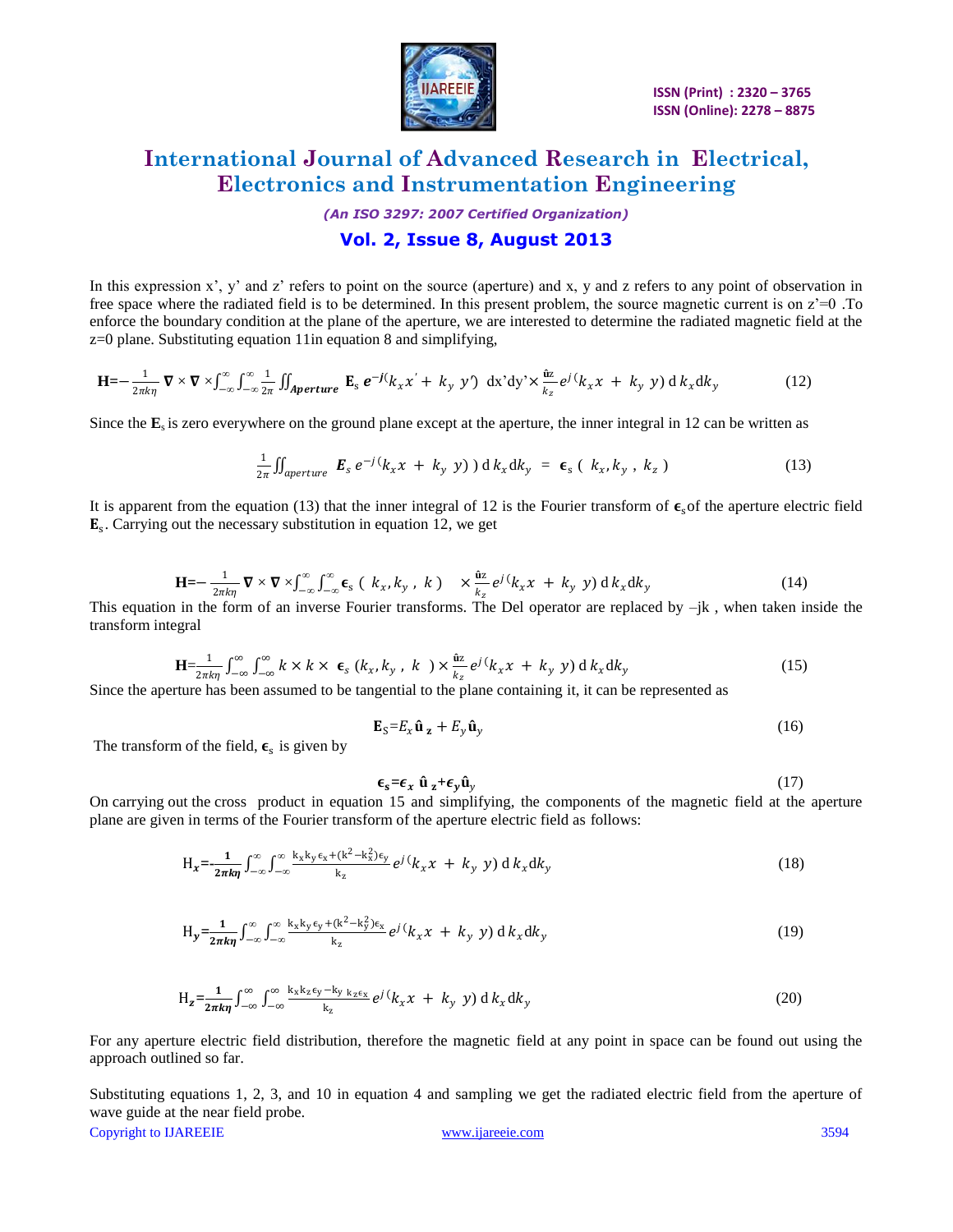

*(An ISO 3297: 2007 Certified Organization)*

## **Vol. 2, Issue 8, August 2013**

$$
\mathbf{E} = -\frac{1}{j2\pi} \mathbf{\nabla} \times \int_{-\infty}^{\infty} \int_{-\infty}^{\infty} \frac{1}{2\pi} \iint_{aperture} \mathbf{E}_s e^{-j(k_x x' + k_y y')} dx' dy' \times \frac{\hat{\mathbf{a}}_z}{k_z} e^{j(k_x x + k_y y - k_z z)} d k_x dk_y
$$
 (21)

Or 
$$
\mathbf{E} = -\frac{1}{J2\pi} \mathbf{\nabla} \times \int_{-\infty}^{\infty} \int_{-\infty}^{\infty} \epsilon_s (k_x, k_y, k) \times \frac{\hat{\mathbf{u}}_z}{k_z} e^{j(k_x + k_y + k_z - k_z)} d k_x dk_y
$$
 (22)

The del operator is replaced by  $-i\mathbf{k}$ , when taken inside the transform integral, and sampling , the component of electric field at any point in space are given in terms of Fourier transform of the aperture electric field as follows

$$
E_X = \frac{1}{2\pi} \nabla \times \int_{-\infty}^{\infty} \int_{-\infty}^{\infty} \epsilon_x e^{j(k_x x + k_y y - k_z z)} d k_x dk_y
$$
 (23)

$$
E_y = \frac{1}{2\pi} \nabla \times \int_{-\infty}^{\infty} \int_{-\infty}^{\infty} \epsilon_y e^{j(k_x x + k_y y - k_z z)} d k_x dk_y
$$
 (24)

$$
E_z = \frac{1}{2\pi} \nabla \times \int_{-\infty}^{\infty} \int_{-\infty}^{\infty} \epsilon_z e^{j(k_x x + k_y y - k_z z)} d k_x dk_y
$$
 (25)

These are the mathematical expression for magnetic field and electric field. The results are simulated using HFSS simulator.

#### **ІІІ.RESULT AND DISCUSSION**

The aperture in an infinite ground plane backed by a standard 2.286 x 1.016cm X - band WR-90 rectangular waveguide is used as a radiator. The dipole (probe) of resonant length at  $9\text{GHZ}$  (0.475\* $\lambda$ =1.583 cm) and radius 0.005 $\lambda$  (0.01666cm) is used as near field measuring probe to measure the current density in the near field at different positions along the z-axis. And corresponding electric field intensity is also measured. The Ansoft"s finite elemental method based High Frequency Structure Simulator (HFSS) is used as a simulator to analyses the near field radiation from the wave guide radiator.

The waveguide is placed in x-y plane, the probes are positioned along the +z direction. Due to multiple reflections between the radiator and probe, the near field values are changed. The magnitude of the electric field intensity and magnitude current density in the probe at different positions is observed. The graph, variation of normalized electric field intensity and normalized current density along the  $\pm y$  at different positions of +z are plotted. As the probe move away from the aperture in the +z-direction, the electric field intensity is decrease slightly .But the current density is changing significantly and it is maximum when the probe is very close to the aperture of wave guide and it is decreasing if the probe move away from the aperture . For this X-band radiating waveguide, the measuring probe is placed at a distance z=0cm, z=0.25cm, z=0.5cm,  $z=0.75$ cm,  $z=1$ cm and in each case the electric field intensity and current density is measured. The results are simulated using HFSS simulator and the graphs are plotted. And graphs are plotted for normalized electric field intensity and current density for different values of z as shown in below figures.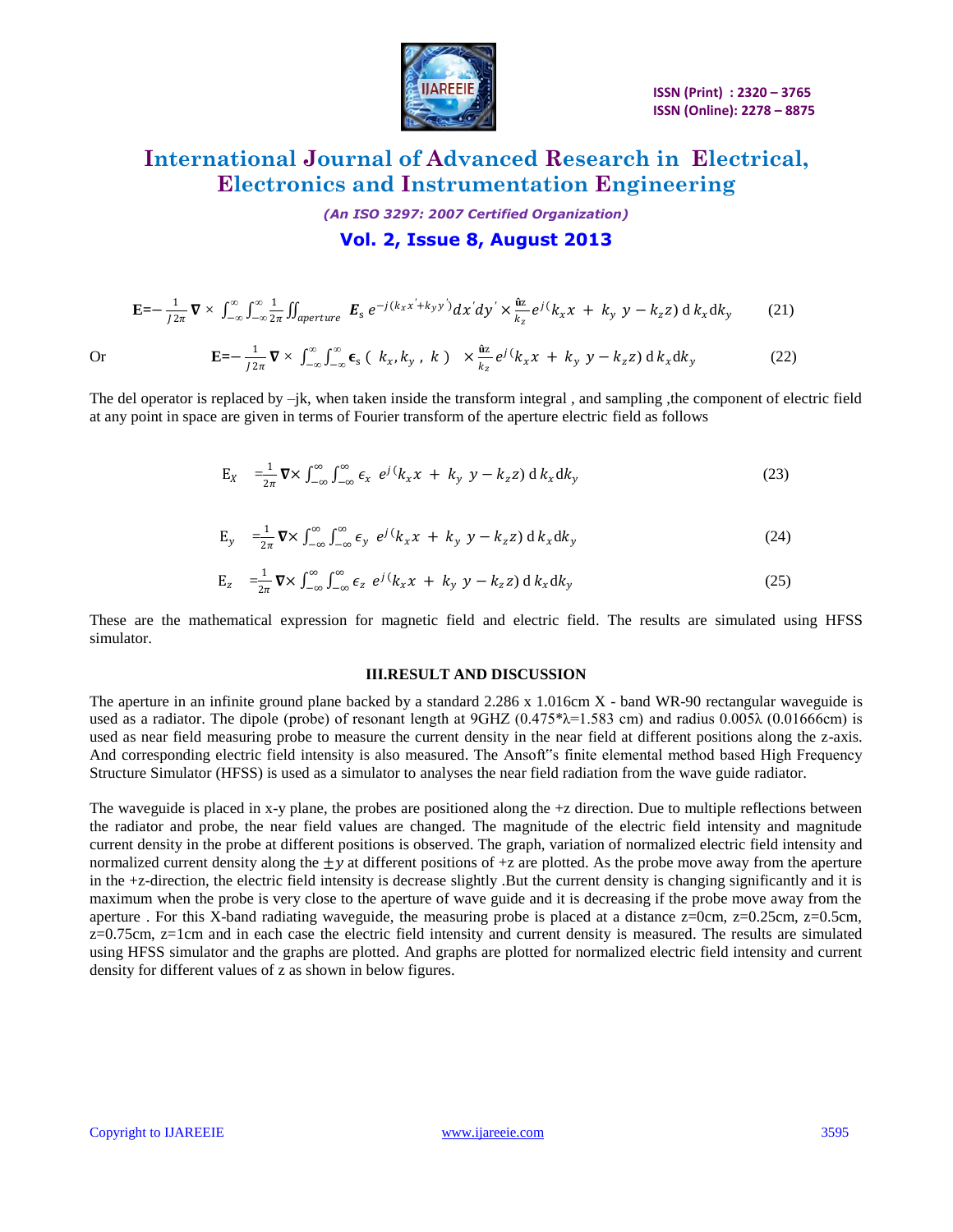

*(An ISO 3297: 2007 Certified Organization)* **Vol. 2, Issue 8, August 2013**





intensity at  $z=0$ . intensity at  $z=0.25$ cm

Fig. 4 Normalized current density and electric field Fig. 5 Normalized current density and electric field



Fig.4 Normalized current density and electric field intensity z=1cm

### **IV .CONCLUSION**

From the above graphs if the measuring probes are placed at different positions, we are getting different result. The variation of normalized electric field intensity is more as probe is moved away from the aperture of the wave guide. But in case of normalized current density, the variation is very less and it is almost constant. This variation is due to multiple reflections and near field region is reactive.